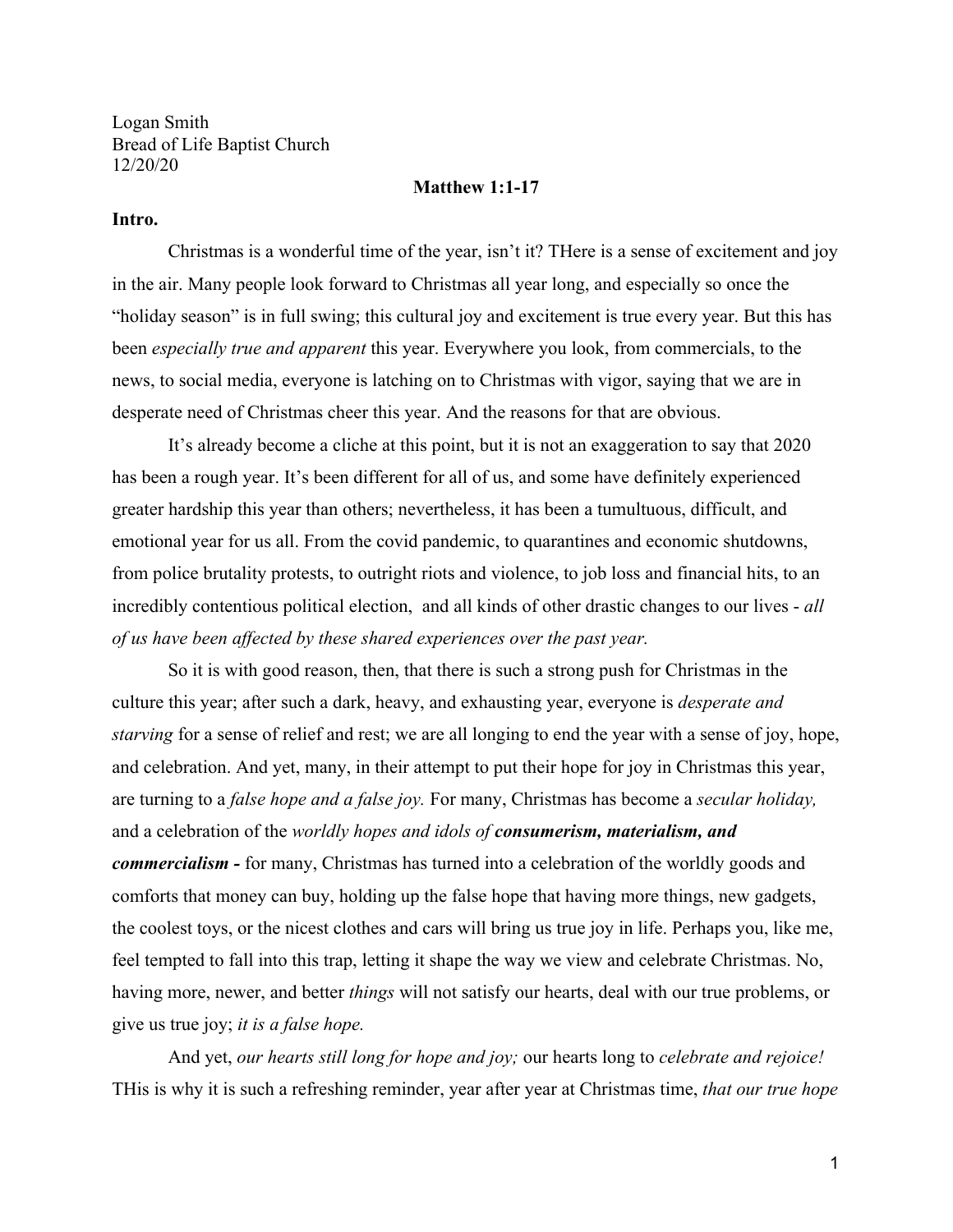*and joy, our true reason for celebration, is the good news that Jesus Christ, our savior, God, and King, has already come into the world!* As believers, what we celebrate at Christmas time, and every time of the year, is not the false hope offered by this world, *but the sure, joyful, life-giving hope found in the sure promises of God.* This is the *true reason to have joy;* this is the reason we celebrate, the reason that Christmas is such a wonderful holiday: *because the rest, relief, and rejoicing we long for has come to us in Jesus Christ! The promised savior and King has come!*

#### **Matt. 1:1-17**

And this refreshing, joyful reminder is exactly what Matt. 1:1-17 declares to us.. If you've been in church for a long time, the odds are that you have heard a lot of advent and Christmas sermons over the years; and yet, out of all those sermons, you *probably* haven't heard an Advent or Christmas sermon on *this text* before. After all, this is a **genealogy -** a list of names, a family tree. Many of us are probably tempted to glancingly skip over, or at least skim, parts of the Bible like this. "*After all,"* we might be tempted to think, "*how could a genealogy be significant and relevant to my Christian faith and life today?"* Once again, this is why preaching through entire books of the Bible is so good for us - it reminds us that *every passage* is God's Word; therefore, this, too, is a passage God has given us for our good. And so, instead of glancing at or skipping over this text, we must seriously ask: **why did God inspire Matthew to begin his gospel with** *this text?* **What is the significance of this passage, what truths does it reveal to us, and why do we need to hear its message today?**

This passage, this genealogy, is much more than just a list of names: it *summarizes the main storyline of the Old Testament.* As the first passage of the New Testament, Matt. 1:1-17 acts as a bridge, clearly showing how the main storyline, covenants, and prophetic promises of God in the Old Testament point forward to, and are now being fulfilled in, the coming of Jesus Christ. THe Bible is the cohesive Word of God; it all flows together, having one purpose, and its *center* is **Jesus Christ.** And this text beautifully shows us the summary message of the Old Testament, and how it is fulfilled in Christ.

Verse one opens the passage, telling us its purpose: to tell us the genealogy and history of **Jesus the** *Messiah, the Son of David, the Son of Abraham.* Rather than being a name originally, the word **Christ** means *the Messiah,* the *savior* that God promised to His people in the Old Testament. Furthermore, rather than a strict bloodline genealogy and family tree, this is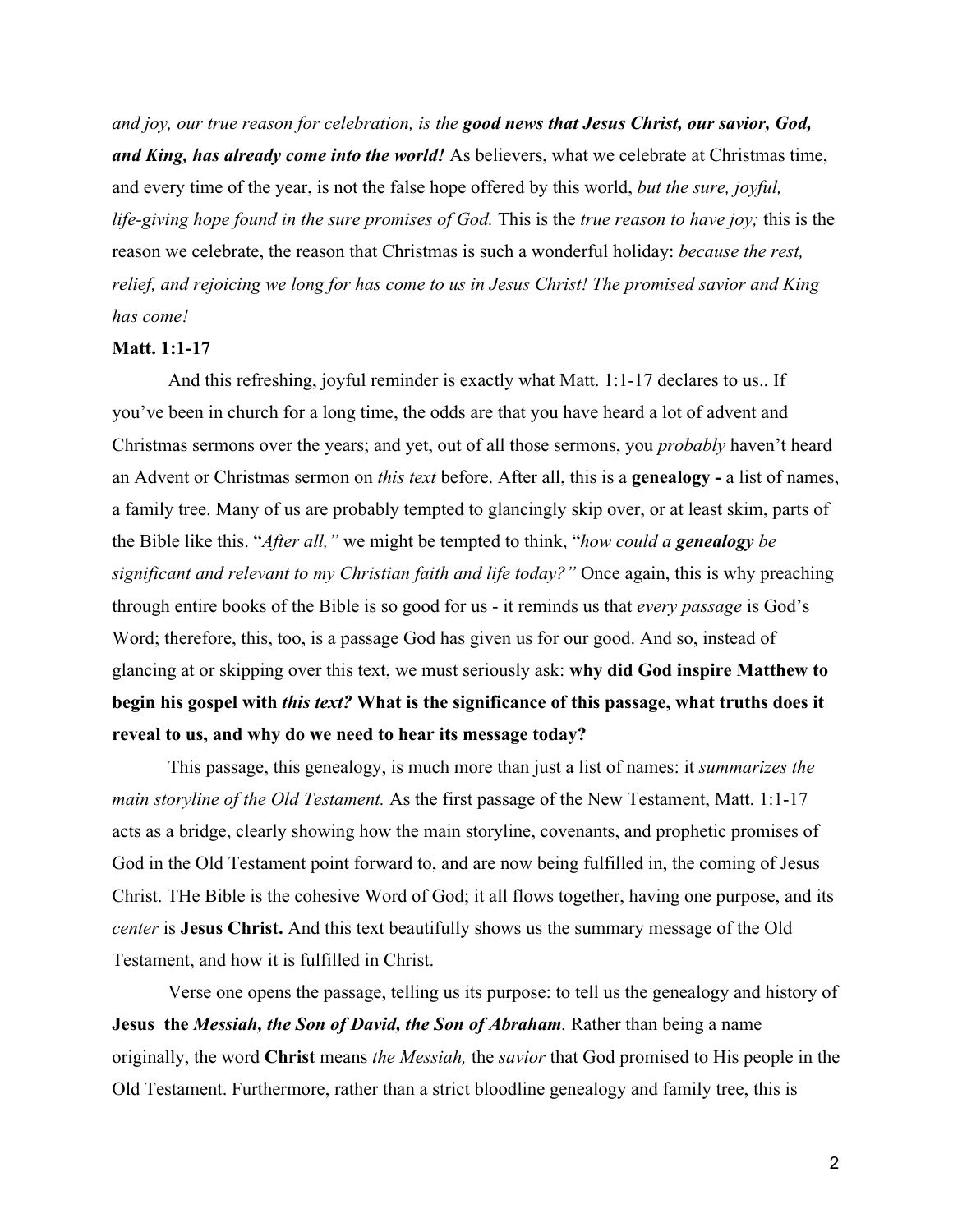more of a *history of the line of succession of the throne, passed down from descendant to descendant..* Each of these titles, *Messiah, Son of David, Son of Abraham,* are significant, designating Jesus as the promised savior and fulfillment of the Old Testament, which is exactly what the following verses make clear. The passage comes in three sections, taking each of these titles up, only in the reverse order; then verse 17, the last verse, makes it clear that we are supposed to see this as a summary of the Old Testament people of God, by showing the three section: Abraham to David; David to Exile; Exile to Christ. And the main point through is this: *it all builds up to the birth of Christ!!*

So first, we see that **Jesus is the fulfillment of the promises made to Abraham.**

# **I. Son of Abraham - Jesus is the Fulfillment of the Covenant Promises Made to Abraham (Matt. 1:1-6)**

The first section of the genealogy begins with Abraham and traces the descendants down to King David. If we compare this passage with the genealogy of Jesus in Luke, we notice a difference right off the bat: Luke's begins with Adam, the very first man. So why does Matthew's begin with Abraham? While Adam signals the birth of the entire human race, Abraham signals the beginning of **God's special, covenant people;** throughout the Old Testament, to be a descendant of Abraham is to be born into the people of God. And this is all because of the covenant promises God made to Abraham. Beginning in Gen. 12:1, God calls Abram to leave his home country and go to a new "land" that God promised to give him; and the promise continued: *"And I will make of you a great nation, and I will bless you and make your name great, so that you will be a blessing… and in you all the families of the earth shall be blessed"* (Gen. 12:2-3). In Gen. 15, God formalizes this promise as a **covenant -** a formal, official agreement to uphold what one promises; and here's the amazing thing about this covenant: it was based *purely on GOd's promise!* It wasn't based on Abraham's fulfilling certain conditions; Abraham had simply to *trust God and believe; to have faith that God would fulfill His promises!* As Gen. 15:6 says, "*And he [Abraham] believed the Lord, and he counted it to him as righteousness."* Gen. 15, 17, and 22 further flesh out this covenant promise, which can basically be summarized like this: God is promising to bring from Abraham *a great nation,* that would be *God's people,* that would live in *GOd's promised land forever,* and that would eventually *spread to and bless all the peoples and nations of the earth!* "Circumcision" was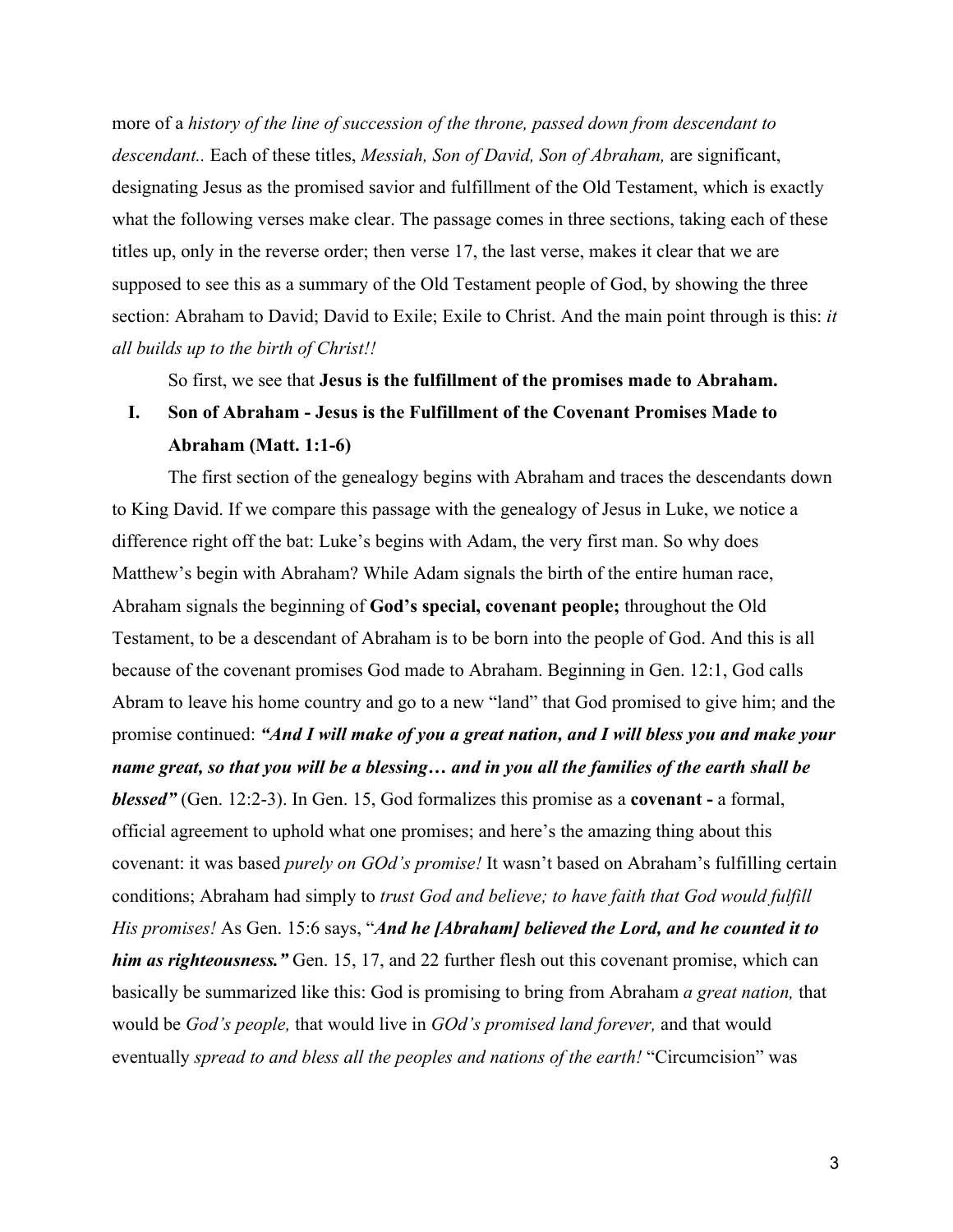given a sign of this covenant, and yet the true way to be part of Abraham's family, *GOd's covenant people,* was to *believe in God's promises,* just like Abraham.

The next few verses of Matt. 1 summarize much of what follows in the Book of Genesis, and the rest of the Old Testament, showing how GOd's promise to Abraham is fulfilled. God miraculously gives Abraham a son, **Isaac, the child of the promise.** Through Isaac, the promise and blessing passes to Jacob, whose name becomes **Israel,** and whose twelve sons become the *fathers of the twelve tribes of Israel, the nation promised to Abraham.* But in the list of descendants that follows, three names stand out: *Tamar, Rahab, and Ruth,* the names of *prominent women in the Old Testament.* Ancient genealogies like this typically only included the males who passed and received the birthright of inheritance, so the inclusion of women here is very significant; Matthew is wanting us to notice something. So why are they included? *Because each of these women show us the promise of Abraham being fulfilled by spreading to the pagan nations of the world and displaying God's grace through faith.* Tamar was possibly a Canaanite, meaning she was not a Hebrew but belonged to the forbidden pagan peoples, and her story is associated with sexual immorality and injustice done to her; and yet, she *values the promised blessing of Abraham.* In the book of Joshua, *Rahab* is not only a pagan Canaanite, part of the wicked people that God was overthrowing as Israel came into the promised land, but she was also a prostitute! Her sin was apparent and obvious. And yet, *she believed in God and his promise, and wanted to join God's people.* Ruth was another pagan, of *MOab,* another nation that was an enemy to Israel and forbidden for Israelites to marry at one point; and yet, *she too believed in God and wanted to leave her pagan people to join God's people, and worship him!* All three of these women, despite their backgrounds of pagan idolatry and sin, believed in God's promises, *just like Abraham*, and were brought in the people of God, and even chosen to be *ancestors of Jesus Christ!* And in fact, there's a fourth woman mentioned in this genealogy, though not by name; in verse 6, Solomon is born *"By the wife of Uriah."* This is a reference to *Bathsheba* and the infamous scene of David's life where he grievously sinned by stealing away another man's wife, committing adultery with her, and tried to cover it up by going so far as to have that man, Uriah, killed. And yet, the Lord chose to redeem even *this relationship,* letting the throne succession pass on through Bathsheba, and even more importantly, leading to the birth of Jesus Christ!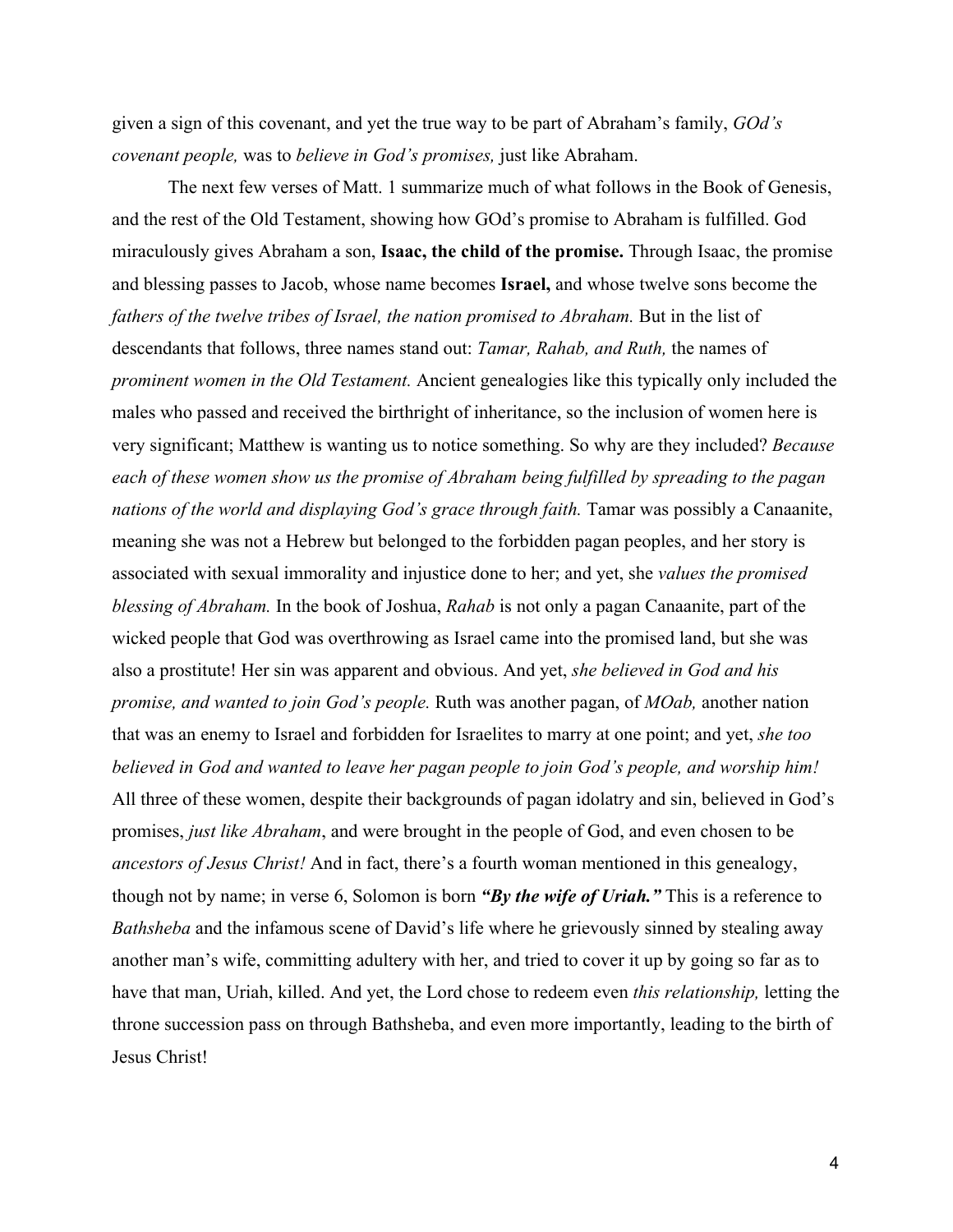These women and these stories remind us of **God's wondrous grace.** The blessing of Abraham was always meant to spread to *all peoples of every nation in the world!* Everyone who, like Abraham, believes in the promises of God's grace, can join the family of Abraham! And this is because the promise given to Abraham culminates **in the birth of Jesus Christ!** Jesus is the true fulfillment of God's covenant promise to Abraham; Jesus brings about *the true multitude of the people of God; Jesus is the true Israel, the true nation and Kingdom of GOd!* Jesus brings God's people into **the true and final promised land - the everlasting New Heavens and New Earth, the heavenly Jerusalem,** *eternal life* in the *very presence of God!* And Jesus blesses all the nations of the earth *because this promise is opened up to all peoples and every nation anyone who believes in the promise of God in the gospel of Christ, anyone in trusts in Christ alone, joins Abraham's family, God's people, and will live forever in God's true promised land!* After all, the very *last passage* of the book of Matthew shows the command that this promised one, Jesus Christ, gives to his followers: *"Go therefore and make disciples of all nations!"* (Matt 28:19).

So this is good news for us today because *you and I are assured that we, too, no matter our backgrounds or sinful failures, can be a part of God's people and live in God's place, simply by believing and trusting in Jesus Christ, who fulfills God's promises on our behalf!*

But the promises of God still need some further clarification and fleshing out; next, Matthew leads us to *King David, the throne of Israel, and God's promised King.*

# **II. Son of David - Jesus is the Promised Davidic King over God's people (1:6-11)**

The figure of King David and the succession line of his Kingdom lies directly at the center of this genealogy. Verse 17 makes this explicit, telling us that the *three sections* are divided around *Abraham to David,* then *David to the fall of his Kingdom, the exile,* and then the fall of David's throne *to the birth of Christ.* Matthew does this in order to *emphasize that Jesus Christ is the* **Son of David; he is the promised Davidic King!**

David is a very significant figure in the Old Testament, and plays a prominent role in the unfolding storyline of the Bible. After Israel comes into the promised land, there ensues a time where people go after false gods, descend into evil and wickedness, and fall into the hands of their enemies, time and again; we see this in the book of Judges. They reject God as their King and want a king just like the pagan nations around them; and so, God gives them Saul. But Saul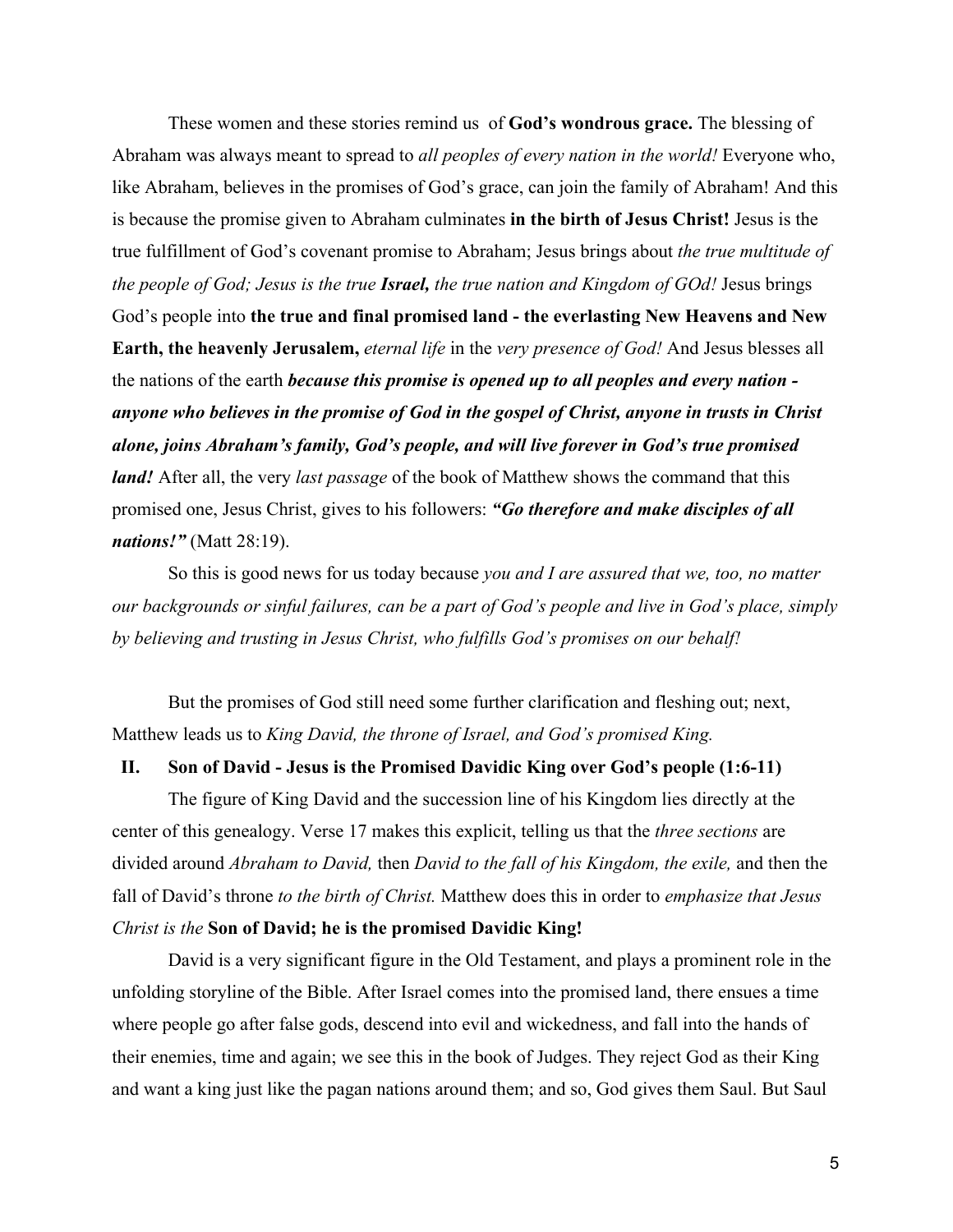does not love the Lord, and does not lead the people to Him. But finally, God *anoints David as King* and raises him up to protect and lead His people. He strengthens David to overthrow enemy nations, such as the Philistines; we even see David function like a *priest* and a *prophet.* He fears, loves, and trusts the almighty God! And a crucial moment in David's life arises at the beginning of 2 Samuel: God has just given him victory over Israel's enemies; Israel, which was divided, has been united once more under David's kingship; and at long last, the tabernacle, the **Ark of the Covenant,** representing God's presence, is being brought into Jerusalem. And David, who loves the Lord and wants to honor Him, wants to build a house for God, a *temple*. But then, in 2 **Sam. 7,** God tells David that he *doesn't want him* to build Him a house or a temple, but instead, He promises to *build a "house," a dynasty,* for David! Here we see God making *another covenant promise* with His people by making a covenant promise *to David.* Here's what God promises David, in **2 Sam. 7:11-16:**

*"And I will give you rest from all your enemies. Moreover, the LORD declares to you that the LORD will make you a house. When your days are fulfilled and you lie down with your fathers, I will raise up your offspring after you, who shall come from your body, and I will establish his kingdom forever. I will be to him a father, and he shall be to me a son. When he commits iniquity, I will discipline him with the rod of men, but my steadfast love will not depart from him, as I took it from Saul, whom I put away before you. And your house and your kingdom shall be made sure forever before me. Your throne shall be established forever."*

So what is this covenant that God made with David, and therefore, with His people Israel? *God promised that He would turn David's family into an everlasting, never-ending Kingdom, a dynasty, that would never end, but would always and forever have a godly, righteous King on the throne! THis King would be God's Son, would protect and lead GOd's people in God's place, and would establish the true and abiding temple of God.* THis is an extraordinary promise! THe promise of an everlasting Kingdom, where the human ruler is also GOd's son, and the Kingdom, which dwells secure in peace and righteousness, lasts forever!

Now, when the promise was first given, one way that it could have been fulfilled would have been for there to always be a *King,* from the line of David, on the throne of Israel, in an unbroken line over an undivided, secure kingdom. But, as our passage today reminds us, *this is not what happened in the history of Israel!* Verses 6 and 7 tell us of David's son, Solomon. He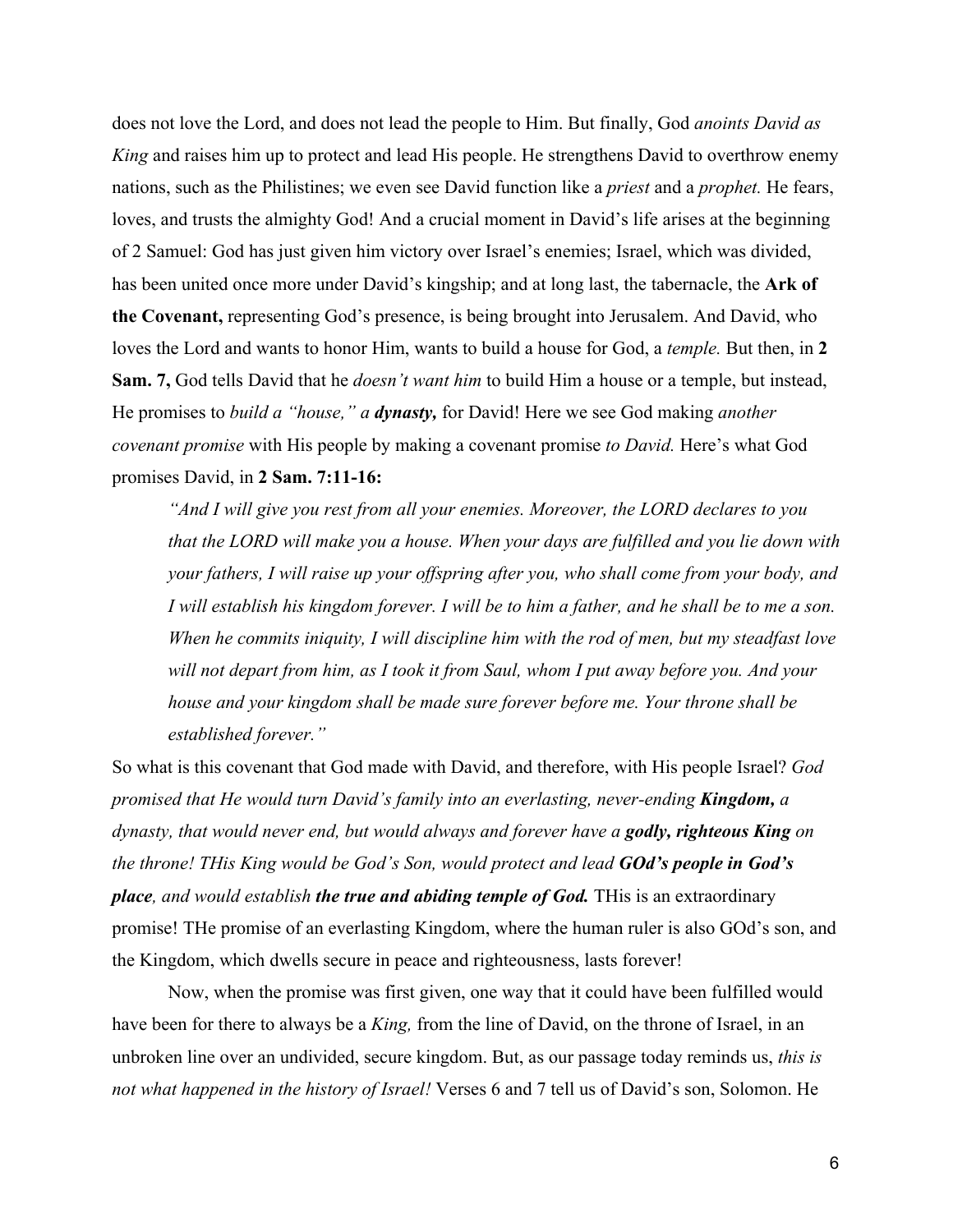indeed started off as a great king, like his father; the Kingdom grew and prospered, and knew great peace; it even blessed other nations; Solomon even built a majestic temple, a "house" for the Lord! So the Israelites would asked, "Is Solomon fulfilling God's promise to David? Is He fulfilling the Abrahamic promises of blessing?"

But unfortunately, Solomon sinned grievously, just like David. And Solomon's descendants were even worse. Only a generation later, the Kingdom was torn in two. There were some God-fearing, righteous kings that came after Solomon, but many of them were *severely evil and wicked,* practicing idolatry, committing gross sins and injustices. And eventually, it led to the destruction and *exile* of the nation of ISrael, which is where the second section of our passage ends. The line of kings, starting from David in verse 6, ends in *destruction, demise, and deportation* in verse 11. Both the northern and southern kingdoms of Israel fell into the hands of foreign enemies; Jerusalem and the temple were destroyed; there was no longer a Davidic King or a throne of Israel. THe nation was defeated and the people were enslaved and oppressed, many even taken away into Exile in Assyria and Babylon.

And so, when we come to the end of this list of Kings, ending in Exile, the question is, *"What about God's promise to David? Wasn't this kingdom supposed to be everlasting? Where is the promised Davidic King, the true Son of David? Have God's promises failed?"* **NO.** Matthew wants us to see very clearly here that **Jesus Christ** is the true Son of David; He is the promised Davidic King; He is the fulfillment of God's promise! THis line of succession from David culminates in the *birth of Jesus Christ, the true Davidic King!* Jesus came to fulfill GOd's promises by becoming the *true King* over God's people; and Jesus, the God-Man, reigns not only as a Man, the Son of David, but also God, the *Son of God!* Just as we saw in Isa. 9:1-7 last week, Jesus came to establish an *everlasting Kingdom of peace and righteousness!* His Kingdom never ends! And His Kingdom establishes *the true Temple of God and the true Promised land of GOd,* because Jesus ushered in *the Kingdom of God,* where *God's people dwell in the very presence and house of God forever!* This is the eternal Kingdom that God promised and that Jesus came to bring - **a Kingdom far greater than any earthly kingdom could ever imagine to be!**

So Jesus was born as God's promised King; and He came *because God's people need a King to save and protect them.* We need a savior.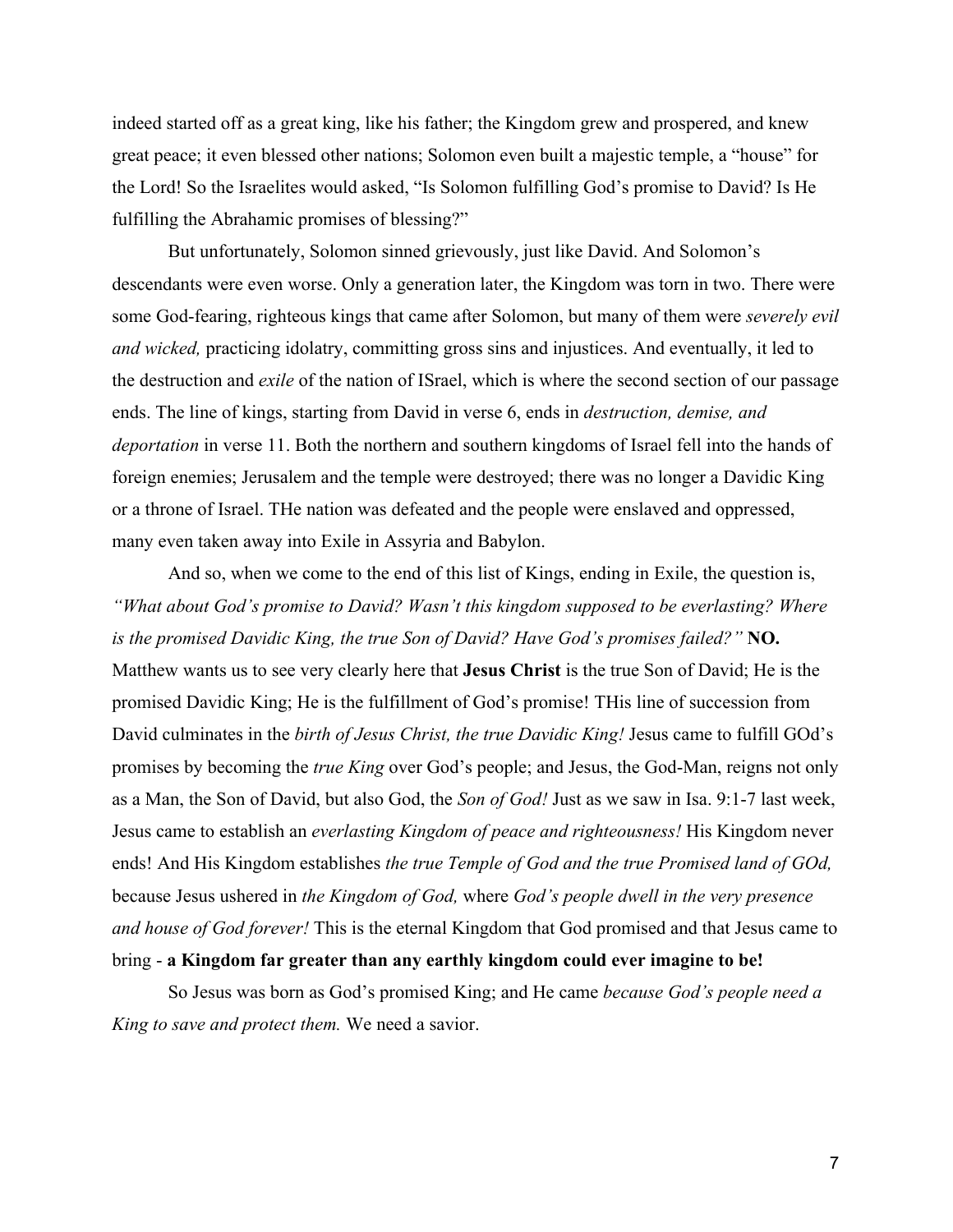### **III. The Messiah - Jesus is the Promised Savior and Deliverer of God's People (1:12-17)**

As we've just seen, section 2 of the genealogy ends and section 3 begins with the Kingdom broken, the throne empty, and the people of God carried away into **exile and captivity.** As we saw last week, the book of Isaiah, along with the other Old Testament prophets, make very clear that Israel's destruction and exile *was God's judgment being poured out on them because of their sin; because they broke GOd's law and turned away to false gods and things of this sinful world, God gave them over into judgment through the hands of their national enemies.* And yet, just as we saw in Isaiah 9:1-7, **God declared a message of** *hope* **in the midst of judgment.** God sent prophet after prophet to announce God's impending judgment so that Israel's Kings and all the people would *repent* and turn back to the Lord. Even after God brought judgment upon them, He continued to send prophets and declare to them that God would *surely fulfill His promises; He would surely send the Davidic King; He would surely send a Messiah, an anointed savior to deliver GOd's people from the judgment and destruction their sins brought upon them!* God promised that He would deliver His people out of *captivity and exile* and restore their land and Kingdom once more; God promised to save His people!

As the story unfolded, Israel was indeed released from exile. THe books of Esther, Ezra, and Nehemiah tell of God's provision, even through pagan kings, to protect Israel, bring them back to their land, and begin rebuilding Jerusalem and the temple of God. And yet, it is clear, even then, that *their deliverance and salvation is not yet complete.* Yes, they were back in the land, **but they still did not have a Kingdom or throne.** They were still oppressed by their enemies, even though it changed hands from Babylon, to Persia, and eventually to Rome. Most of all, **they were still held captive to their own sin, still oppressed by the Kingdom of Satan, and still being crushed by the last enemy, death itself.** Even though they were back in the land, *they were still exiled from the true promised place and Kingdom of God.*

After the last prophet proclaimed a message of future hope, **about four hundred years passed** without another word from the Lord; *four hundred years passed* without the *messianic King* appearing. And then, finally, *the silence is broken!* God's promise has not failed - **it is fulfilled in the birth of Jesus Christ!** Matthew is showing us here, as Paul puts it, that **"all the promises of God find their yes" in Christ Jesus!** (2 Cor. 1:20). There are many other promises and prophecies we could point to in the Old Testament, and they all *point to and are fulfilled in Jesus Christ!* Why? *Because Christ is the savior that has been born to bring about true salvation*